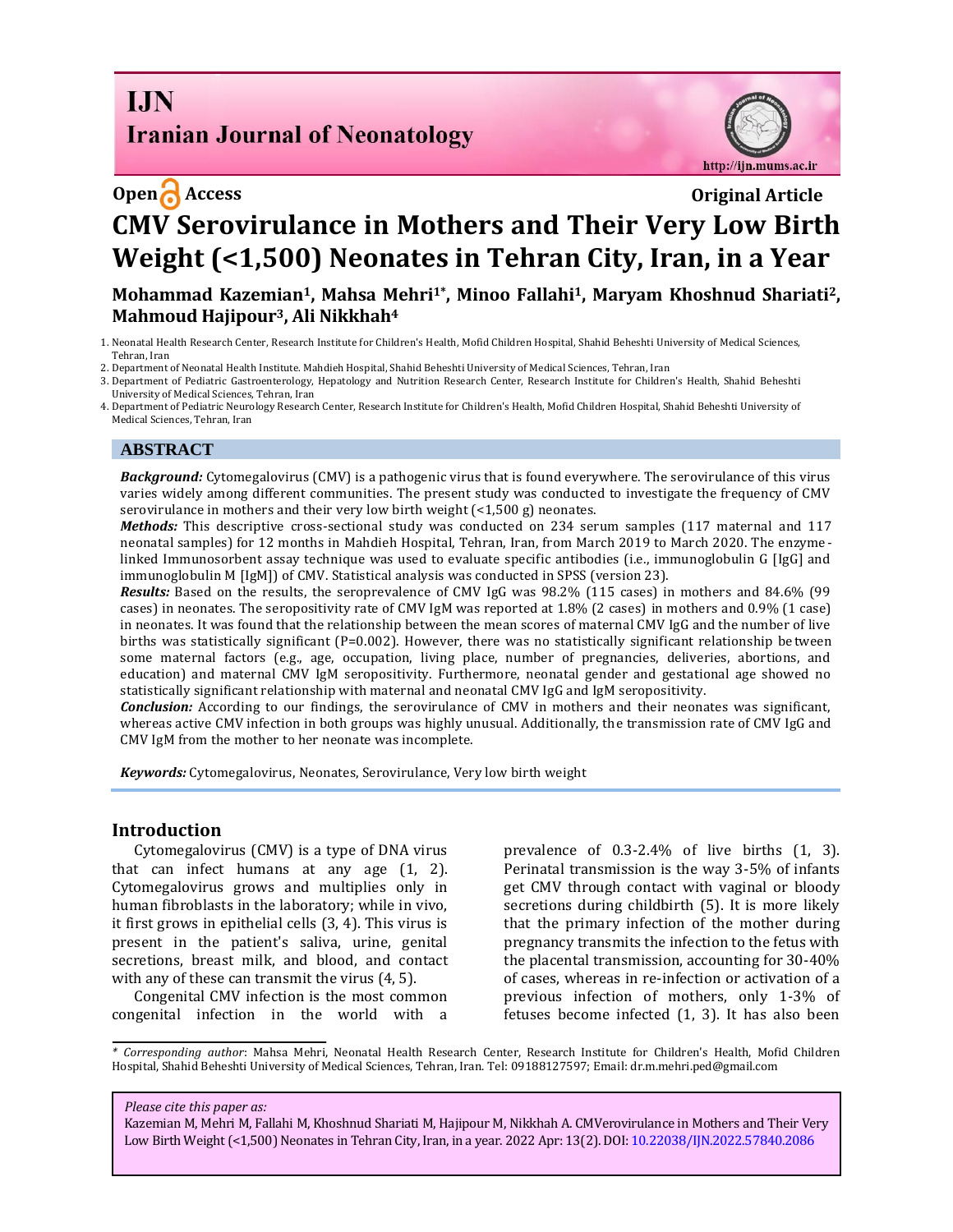reported that CMV transmission through breast milk leads to a sepsis-like syndrome in preterm neonates under 32 weeks of age (1, 3, 5).

Cytomegalovirus serovirulance in women of reproductive age is reported to be between 50- 85% in developed countries and even up to 100% in developing countries (1). Approximately 85- 90% of neonates with congenital CMV infection are asymptomatic at birth; however, there is a 15% chance of developing sequelae in these neonates (2, 3). Cytomegalovirus can cause systemic involvement in 10-5% of neonates, in which the central nervous system and reticuloendothelial system are more involved (3). Common clinical features in systemic CMV infection are jaundice, petechiae, hepatomegaly, splenomegaly, chorioretinitis, poor feeding, and lethargy. Prevalent laboratory findings are direct hyperbilirubinemia, increased liver enzymes, and thrombocytopenia (1). Congenital CMV infection is the most common cause of non-genetic sensoryneuronal hearing loss (1). For this reason, all neonates with congenital CMV infection, regardless of clinical signs at birth, should undergo periodic audiometric tests (1, 3).

This study was conducted because of the importance of the subject and the lack of knowledge about the incidence of CMV infection in pregnant mothers and their neonates in Tehran city, Iran. In this regard, the seroimmunological status of very low birth weight neonates (less than 1,500 g) and their mothers were evaluated in Mahdieh Hospital, Shahid Beheshti University of Medical Sciences, Tehran, within a year.

# **Methods**

The current study was carried out on all very low birth weight newborns (less than 1,500 g) and their mothers over a year based on the general census without any exclusion criteria. Some conditions associated with severe CMV infections, especially congenital immunodeficiency disorders, were not excluded from our study. This descriptive cross-sectional limited unicentral study was conducted on 234 serum samples (117 maternal and 117 neonatal samples) for 12 months in Mahdieh Hospital (an educational hospital in the south of Tehran city) from March 2019 to March 2020.

A volume of 2 ml of cord blood was taken from the newborns and 2 ml of venous blood was collected from their mothers in test tubes without anticoagulation. Samples were obtained from the umbilical cord of newborns and peripheral veins of their mothers simultaneously during 24-48 h after birth. These samplings were performed in a sterile fashion with the permission of the mothers. Quality control of all testing stages was conducted according to the recommendations of the kit and the standards. Afterward, the samples were sent to the serology unit of the laboratory for the determination of CMV immunoglobulin M (IgM) and immunoglobulin G (IgG) values by enzymelinked immunosorbent assay technique. A level of antibodies of more than 0.9% mg was considered positive. Sampling was performed after obtaining informed consent from the mothers. Mothers were fully assured of the confidentiality of their questionnaire information. The collected data were analyzed in SPSS software (version 23) using descriptive statistics. Mean and standard deviation (SD) were used to describe quantitative variables and frequency and percentage were employed to describe qualitative variables. T-test, Pearson, Chi-square, and Fisher's exact tests were used to measure the relationship between variables. A p-value of less than 0.05 was considered significant. However, none of the mothers and neonates had a history of receiving blood products. The lack of exclusion criteria was one of the limitations of our study.

# **Results**

This study was conducted on 234 serum samples (117 maternal and 117 neonatal samples) for specific antibodies against CMV. The mean scores of maternal age and gestational age were estimated at 29.35±5.29 years and 29.35±2.46 weeks, respectively. The mean value of neonatal body weight was obtained at 1178.54±263.41 g. The information regarding the CMV IgG and IgM of mothers and neonates is presented in Table 1 and Figure1. Seropositivity of CMV IgG was 98.2%  $(n=115)$  in mothers and 84.6%  $(n=99)$  in their neonates. It was found that CMV IgM was negative in all positive CMV IgG mothers and neonates. Seropositivity of CMV IgM was 1.8% (n=2) in mothers and 0.9% (n=1) in neonates. Therefore, CMV IgM was positive in only one male neonate who was not intrauterine growth retardation, whose mother was CMV IgM positive. This seropositivity was confirmed by the urinary CMV polymerase chain reaction (PCR) test. The hearing level of neonates was not checked in this study. There was no statistical relationship between neonatal head circumference and seropositivity of neonatal and maternal CMV IgM in our study. Moreover, no statistically significant relationship was observed between some maternal factors (e.g., age, occupation, living place, and education)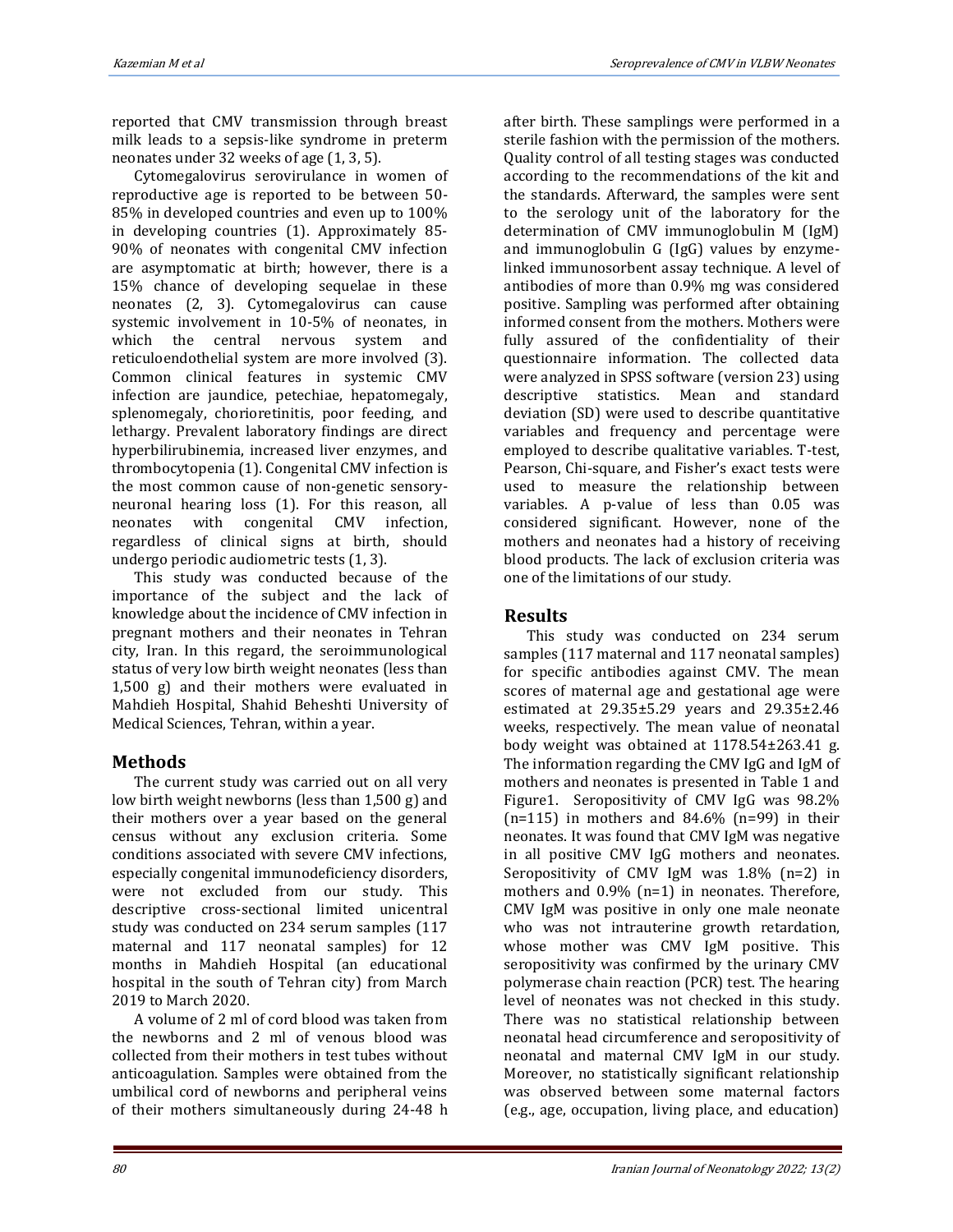and maternal CMV IgM seropositivity. In the same vein, no statistically significant relationship was found between the number of pregnancies, deliveries, abortions, gender, and gestational age of neonates with maternal and neonatal CMV IgG and IgM seropositivity. However, there was a statistically significant association between the number of live births and maternal CMV IgG; in this regard, an increase in the number of live births enhanced the chance of negative maternal CMV IgG increased by 62% (crude odds ratios=1.62, 95% confidence interval [CI]: 1.02- 2.77). In fact, by adjusting the variables of gravid, abortions, deliveries, maternal education level, and maternal age, the chance of negative maternal CMV IgG was increased, and after controlling the effect of confounding variables, the chance of a negative maternal CMV IgG increased 2.35 fold with an increase in the number of live births (adjusted odds ratios=2.35, 95% CI: 1.04-5.34)

**Table1.** Characteristics of specific cytomegalovirus antibodies in subjects

| Antibodies   | Max<br>(mg/dl) | Min<br>(mg/dl) | Mean±SD         |
|--------------|----------------|----------------|-----------------|
| Maternal IgM | 1.6            | 0.011          | $0.20 \pm 0.21$ |
| Maternal IgG | 39             | 0.001          | $4.64 \pm 4.63$ |
| Neonatal IgM | 2              | 0.000          | $0.23 \pm 0.23$ |
| Neonatal IgG | 38             | 0.0001         | $3.77 \pm 3.82$ |



**Figure 1.** Diagram of mean values of maternal and neonatal cytomegalovirus antibodies (Right side is neonatal and left side is maternal data)

#### **Discussion**

Cytomegalovirus is a pathogenic virus that is found everywhere in the world. Serovirulance of this virus varies widely among different communities. Congenital CMV infection is the most common congenital infection worldwide with a prevalence rate of 0.3-2.4% of live births (1, 3, 4). Cytomegalovirus serovirulance in women of reproductive age is reported to be 50-85% in developed countries and even up to 100% in developing countries (1, 6). Our study was a limited unicentral small-size descriptive study and aimed at determining the serovirulance of CMV in pregnant mothers and their very low birth weight neonates. In the current study, the seropositivity rates of maternal CMV IgG and IgM were obtained at 98.2% and 1.8%, respectively. The results of a study by Jahan et al. (2017) in Bangladesh reported that the seroprevalence rates of maternal CMV IgG and IgM in pregnant women

were 100% and 60%, respectively (2). In a study conducted by Mussi Pinhata et al. in Brazil, the seropositivity of maternal CMV IgG was estimated at 95.7% (7). Based on the findings of another study conducted by Wendy et al. (2004) in Canada, maternal CMV IgG seroprevalence was reported at 55% (8). This discrepancy with our results may be due to the high level of public health in Canada. Moreover, the seroprevalence of maternal CMV IgG was found at 94.9% in a study conducted in Turkey by Ocak et al. (9). In another study, Arabzadeh et al. reported maternal CMV IgG and CMV IgM in Kerman city, Iran, in 2007 as 91.9% and 33.8%, respectively (10). In the mentioned study, the serovirulance of mothers in Kerman was remarkable, and this difference with the results of our study was unjustifiable. Recently, Florin Gorun et al. reported that the seroprevalence of CMV IgG in Romania in 2020 was 91.8% (11). However, the seropositivity rate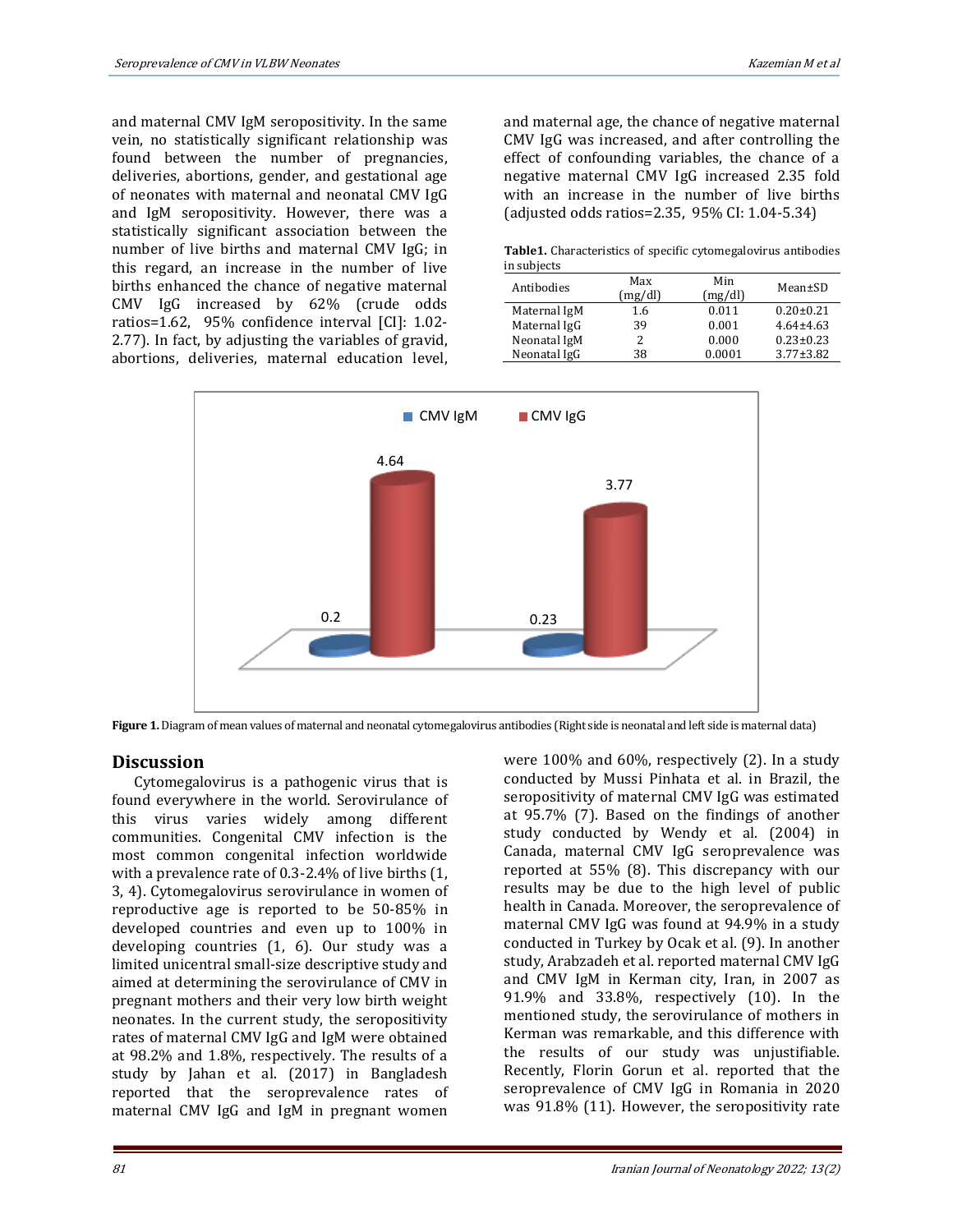of neonatal CMV IgM was obtained at 0.9% in our study. The seroprevalence of neonatal CMV IgM in a study in Bangladesh was estimated at 1.3%, which was similar to that in our study (2). Furthermore, Vaudry et al. reported that congenital CMV infection was 1.3% in very low birth weight neonates, which was similar to that in our study (8). This rate was calculated at 0.76% in the study conducted by Arabzadeh et al. in Kerman city (10). In a study in Paris conducted on 11,715 neonatal samples, the seroprevalence of CMV IgM was obtained at 0.38% (12). In another study in California, it was revealed that only 25% of CMV IgG-positive newborns were IgM positive (13). It was reported that the serovirulance of CMV increased with the aging of pregnant mothers (10, 14, 15). In two studies performed in Germany and Sweden, the seropositivity rates of neonatal CMV IgM were estimated at 0.1% and 0.5%, respectively (16, 17). In a recent study in Norway, the seropositivity of neonatal CMV IgM was calculated at 0.2%, which was confirmed by the positive CMV PCR of the umbilical blood sample (18). The relationship between maternal CMV IgG seropositivity and the number of live births was statistically significant. There was no statistically significant relationship between maternal age and neonatal CMV IgM (18).

It is recommended to diagnose congenital CMV infection through performing diagnostic tests, including neonatal CMV IgM, during the first two weeks after birth (19). Diagnosis of congenital CMV infection is impossible after three weeks of birth based on CMV IgM determination (20).

The limitations of our study were the small sample size, limited study time, and insufficient facilities to perform CMV PCR tests for all samples.

# **Conclusion**

According to our findings, the serovirulance rates of CMV in mothers and their neonates were significant, whereas active CMV infection in both groups was highly unusual. Additionally, the transmission rate of CMV IgG and CMV IgM from the mother to her neonate was incomplete.

## **Acknowledgments**

None.

# **Conflicts of interest**

The authors declare that there is no conflict of interest in this study.

## **References**

1. Marsico C, Kimberlin D. Congenital Cytomegalovirus

infection: advances and challenges in diagnosis, prevention and treatment. Ital J Pediatr. 2017; 43:38.

- 2. Jahan M, Sultana N, Asma R, Tabassum S, Islam MN. Birth prevalence of congenital cytomegalovirus (CMV) infection in a cohort of pregnant women in Bangladesh. Bangladesh Med Res Counc Bull. 2017; 43(2):77–81.
- 3. Fanaroff& Martin, S. Neonatal-Perinatal Medicine, Diseases of Fetus and Infant. Eleventh Edition; 2020.
- 4. Cloherty and Stark, S Manual of Neonatal Care. Eight Edition. 2017.
- 5. Malm G, Engman M. Congenital cytomegalovirus infections. Semin Fetal Neonatal Med. 2007; 12(3):154-9.
- 6. Rawlinson WD, Boppana SB, Fowler KB, Kimberlin DW, Lazzarotto T, Alain S, et al. Congenital cytomegalovirus infection in pregnancy and the neonate: consensus recommendations for prevention, diagnosis, and therapy. Lancet. 2017;17(6):e177–88.
- 7. Marisa M. Mussi-Pinhata, Aparecida Y. Yamamoto, et al. Britt. Birth prevalence and natural history of congenital cytomegalovirus infection in a highly seroimmune population. Clin Infect Dis. 2009; 49(4):522-8.
- 8. Vaudry W, Rosychuk R, Lee BE, Cheung PY, Pang XL, Preiksaitis JK. Congenital cytomegalovirus infection in high risk Canadian infants: Report of a pilot screening study. Can J Infect Dis Med Microbiol. 2010; 21(1):e12-e19.
- 9. Ocak S, Zeteroglu S, Ozer C, Dolapcioglu K, Gungoren A. Seroprevalence of Toxoplasma gondii, rubella and cytomegalovirus among pregnant women in southern Turkey. Scand J Infect Dis. 2007; 39(3):231-4.
- 10. Arabzadeh AM, Mosavat SA, Eftekhari N. Seroepidemiology of Human Cytomegalovirus in Pregnant Women and their Neonates in Kerman City during 2005. J. Kerman Univ. Med. 2007;14(4): 279-288.
- 11. Gorun F, Motoi S, Malita D, et al. Cytomegalovirus seroprevalence in pregnant women in the western region of Romania: A large-scale study. EXP Ther Med. 2020;20(3):2439-2443.
- 12. Leruez-Ville M, Magny M J, Couderc S, Pichon C, et al. Risk factors for congenital cytomegalovirus infection following primary and non primary maternal infection: a prospective neonatal screening study using polymerase chain reaction in saliva. Clin Infect Dis. 2017; 65(3):398-404.
- 13. Kharrazi M, Hyde T, Young S, Amin MM, Cannon MJ, Dollard SC. Use of screening dried blood spots for estimation of prevalence, risk factors, and birth outcomes of congenital cytomegalovirus infection. J Pediatr. 2010;157(2):191–7.
- 14. Mirzaie F, Arabzadeh S.A.M, et al. Comparison of the frequency of CMV and Parvo B19 infections in Intrauterine Fetal Death and normal Pregnancy. J Kerman Univ Med. 2008; 15(4): 273-281.
- 15. Sanjideh M, Naeimi S, Morady Nasab M, Moradi R,